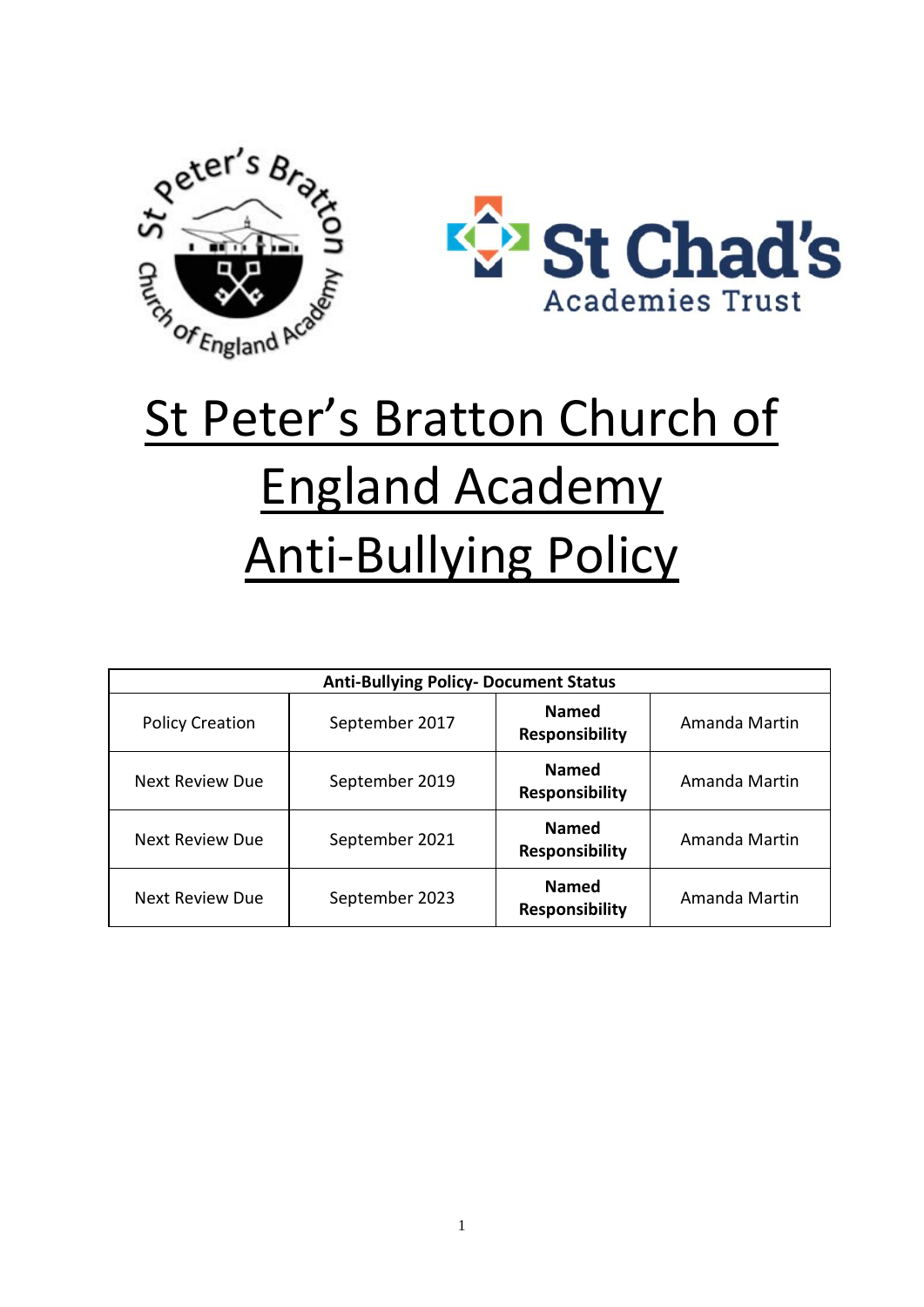#### Our Ethos

We believe the way we work with children and the manner we adopt will affect the developing attitudes and values of our children.

We aim to develop in children a sense of self-discipline and a code of behaviour that is respectful and sensitive to the needs of others. To help achieve this we have identified the notion of Excellence, Nurture, Respect, Integrity, Compassion, Hope as the touchstone for harmony in our school community. We regularly refer to this in our teaching. We have clear procedures in place to cater for children who from time to time may fail to observe this code. We also involve parents as and when necessary.

#### Aims

The following statement outlines the aims and general philosophy of St Peter's Bratton. The list is not intended to imply a particular sequence or order of priority.

- Create a **happy and stimulating environment** in which all children develop a positive and independent attitude to learning.
- Maintain the **highest standards** by successfully meeting individual children's needs and by investing in the professional development of all adults.
- Create a **sense of belonging** to the school and the wider community with a respect for the environment and nurturing a sense of trust and care.
- Promote **Excellence, Nurture, Respect, Integrity, Compassion, Hope** , as the touchstone of harmony within our school.
- Teach children about **Christian traditions** and incorporate Christian values into their lives whilst developing an understanding and respect for other major world religions and ways of life.
- Promote **effective relationships** between everyone, including staff, pupils, governors, parents and the wider community so that we can encourage each other, enjoying and excelling together in all aspects of school life.
- Ensure pupils' **personal development** is catered for which will help them to be safe and to go on and lead safe, secure and healthy lifestyles in a rapidly developing world.
- Encourage staff and pupils to become **creative thinkers** with enquiring minds that will help them face new challenges and situations with increased confidence.
- Offer the **highest quality teaching and learning** opportunities within an innovative and stimulating environment.
- **Nurture, develop and inspire** the whole child and enable them to experiment, take risks, face challenges and make informed choices whilst at school and in their later life.
- Prepare children for the **challenges** as a 21st Century citizen in Modern Britain.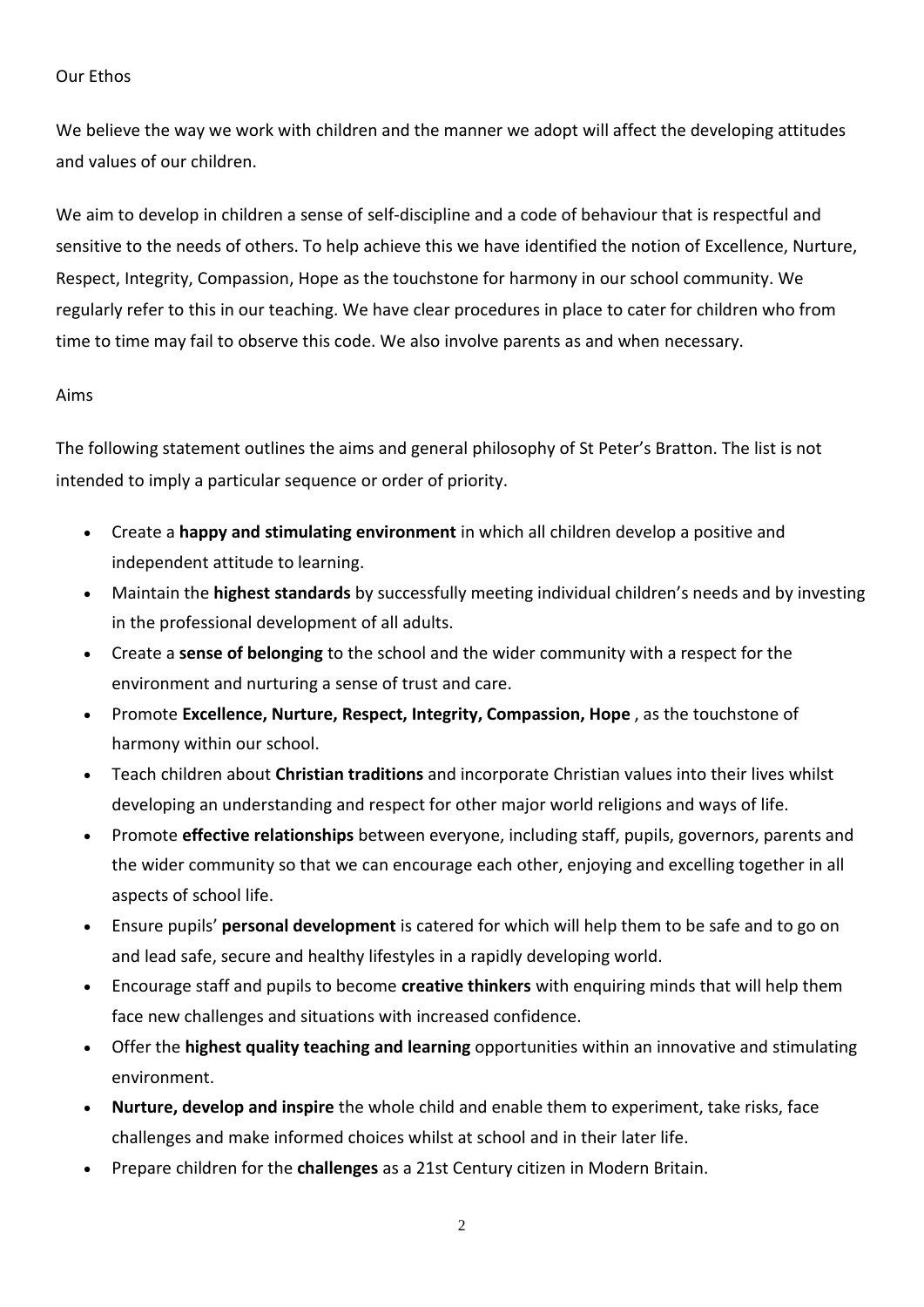To promote the school's aims, this policy document considers how best to develop in children the key concepts of **self-esteem, respect, responsibility** and **relationships.**

# **Self Esteem**

Self-esteem is the picture that each individual has of themselves, their strengths and limitations. This personal image influences all the important choices that are made in life.

It is vitally important to help children develop a reasoned set of attitudes, values and beliefs. We help children to realise they are unique and have special qualities, and can make a contribution to society.

Children at St Peter's have the opportunity to develop their self-esteem in a variety of ways:

- Celebration of their work takes place through displays, year group assemblies, class meetings and whole-school sharing assemblies.
- Genuine praise and encouragement is given, with intrinsic rewards stressed in preference to any 'gold star' system.
- Opportunities are offered through, for example, discussion, reflection and circle time for children to recognise their own strengths and areas for development.
- We listen, value children's comments and encourage involvement in decision making in school.
- Opportunities are planned through drama/role play to help children develop strategies to cope with conflict, failure and change.

#### **Respect**

Respect is accepting that all individuals have equal rights to opportunity, opinions, beliefs and cultural lifestyles. We recognise physical and intellectual differences and value diversity. No reference is made here to explicit issues concerned with gender/race/special needs. In the light of our statement of values this is perceived as unnecessary, but statements are made elsewhere in our generic policies.

We have high expectations of children and staff. Mutual respect, kindness and care are encouraged. All the adults in school are important role models and we take care with the way in which we address pupils and each other. We also demonstrate that we put effort into our work. Children are also encouraged to show respect for the natural world, school environment and property.

#### **Responsibility**

We encourage children to take responsibility for themselves, helping them to become independent learners, setting goals, evaluating their own work and their behaviour. Teachers provide the framework to help children develop the necessary skills and attitudes. These are a few examples:

- Children self-register in the mornings.
- They are involved in the organisation of classroom layout and resources.
- They are encouraged to develop leadership and mediation skills, helping and supporting their peers in work and at play.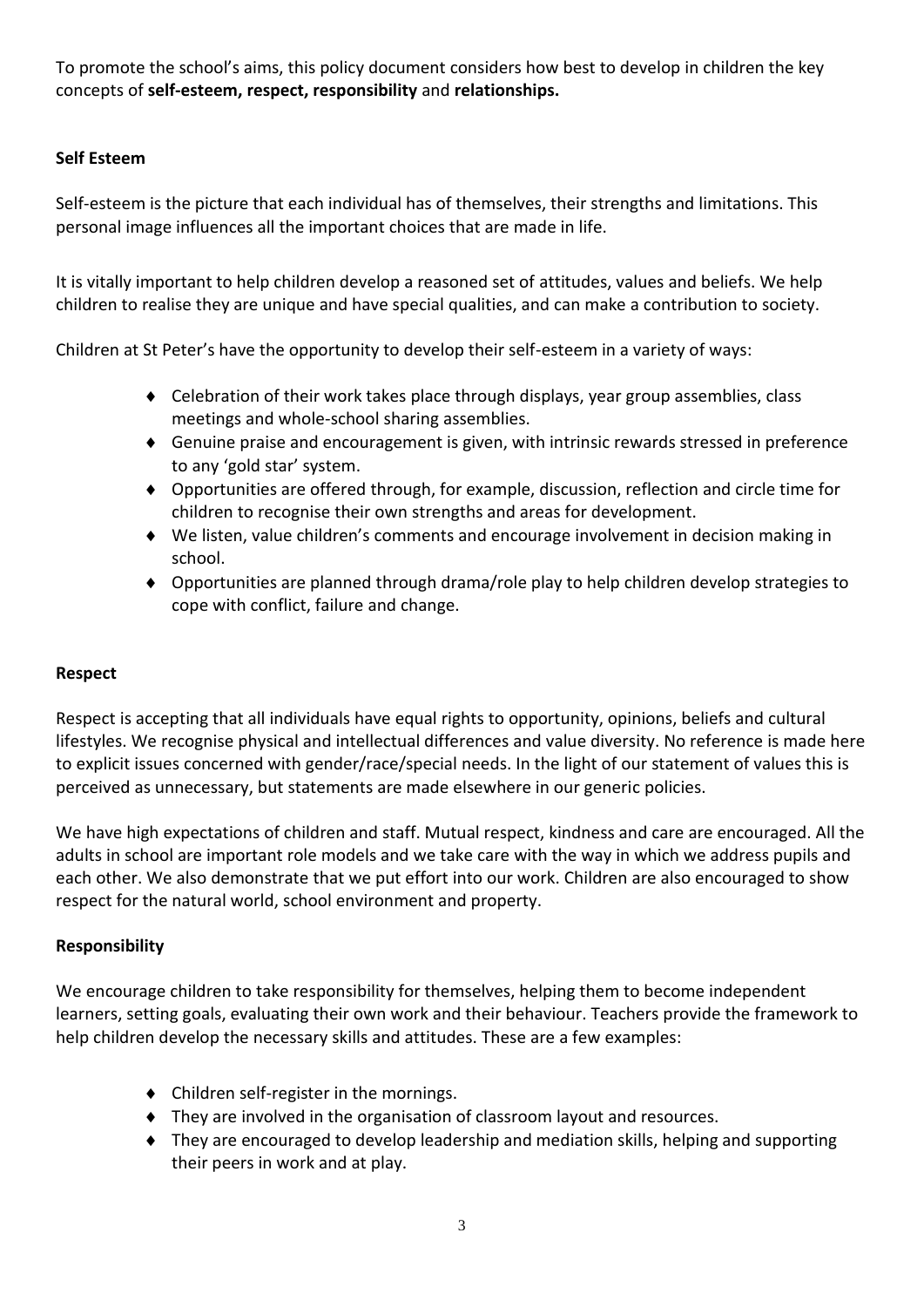- Pupils work independently in areas outside the classroom base, showing they can be trusted.
- $\bullet$  They show visitors around school.
- $\bullet$  They volunteer to organise such things as lunchtime sports clubs.
- Older children also help at lunchtimes in the hall and outside, modelling and encouraging appropriate behaviour and assisting the adult supervisors.
- $\triangleleft$  School council

Children are encouraged to accept responsibility for their own actions and understand how their actions affect others, recognising the moral dimension to situations. A clear understanding of right and wrong is promoted.

We value:

- $\bullet$  Telling the truth;
- $\triangleleft$  Keeping promises;
- $\triangle$  Respecting the rights and property of others;
- $\triangleleft$  Acting considerately towards others;
- ◆ Helping others less fortunate than ourselves;
- Taking personal responsibility for actions;
- ◆ Self-discipline.

We reject:

- ◆ Bullying;
- ◆ Cheating;
- ◆ Deceit;
- ◆ Cruelty;
- Irresponsibility;
- ◆ Dishonesty;
- ◆ Rudeness;

Aspects of this section are dealt with in further detail in the **Behaviour and Discipline** section below.

#### **Relationships**

We feel relationships should be based on respect, empathy and genuineness. We hope to nurture mutual trust and create a courteous, friendly environment. Pupils are given the opportunity to develop skills of collaboration and co-operation in work and play, through flexible groupings of children. They also explore emotions and relationships through discussion, drama and role play.

We value strong links with pupils' homes and the community and children have the opportunity to contribute to fostering good relationships and interdependence, for instance with senior citizens, preschools, police, councillors, dental nurse, etc.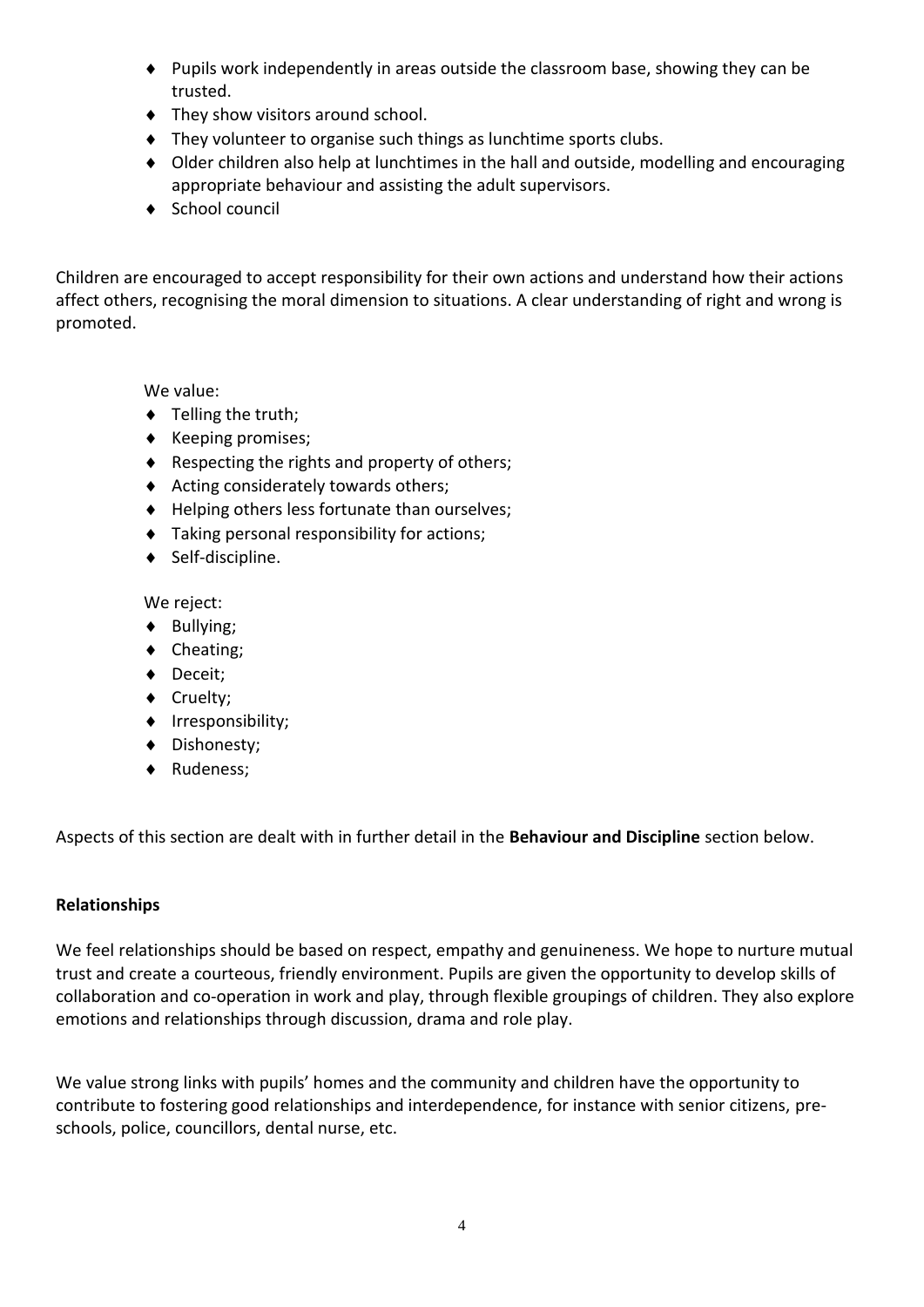Our pastoral system encourages children to discuss problems, ask for help to resolve disagreements and consider ways in which their behaviour can be modified.

The aims of this policy are:

- $\triangleright$  To support the child's development in ways that will foster security, confidence and independence.
- ➢ To provide a systematic means of monitoring children known or thought to be at risk of harm from bullying.
- $\triangleright$  To emphasise the need for good levels of communication between all members of staff.
- $\triangleright$  To develop a structured procedure within the school which will be followed by all members of the school community in cases of suspected bullying abuse.
- $\triangleright$  To develop and promote effective working relationships with other agencies, especially the Police and Social Services.
- ➢ To ensure that all adults within our school who have access to children have been checked as to their suitability, and make them aware that bullying has no place in or out of school.

The designated Safeguarding Leads for Safeguarding are:

Mr M. Davis (Lead) Mrs A. Martin Miss E Plowman Mrs N Lewis Miss C McCunnin Mrs S Barker

# **Introduction**

The Governors and Staff of St Peter's CEVC Primary School (Bratton) fully recognise that all staff, including volunteers, have a full and active part to play in protecting our pupils from harm. All Staff and Governors believe that our school should provide a caring, positive, safe and stimulating environment which promotes the social, physical and moral development of the individual child. All Governors and Staff believe that bullying will not be tolerated in any form and is defined to mean;

# **What is Bullying?**

Bullying is behaviour by an individual or group, repeated over time, that intentionally hurts another individual or group either physically or emotionally. Bullying can take many forms (for instance, cyberbullying via text messages or the internet), and is often motivated by prejudice against particular groups, for example on grounds of race, religion, gender, sexual orientation, or because a child is adopted or has caring responsibilities. It might be motivated by actual differences between children, or perceived differences. Stopping violence and ensuring immediate physical safety is obviously a school's first priority but emotional bullying can be more damaging than physical; teachers and schools have to make their own judgements about each specific case. (DFE 2014)

# **Cyber-Bullying**

The rapid development of, and widespread access to, technology has provided a new medium for 'virtual' bullying, which can occur in or outside school. Cyber-bullying is a different form of bullying which can happen 24/7, with a potentially bigger audience, and more accessories as people forward on content at a click. (DFE 2014)

# **Racist Bullying**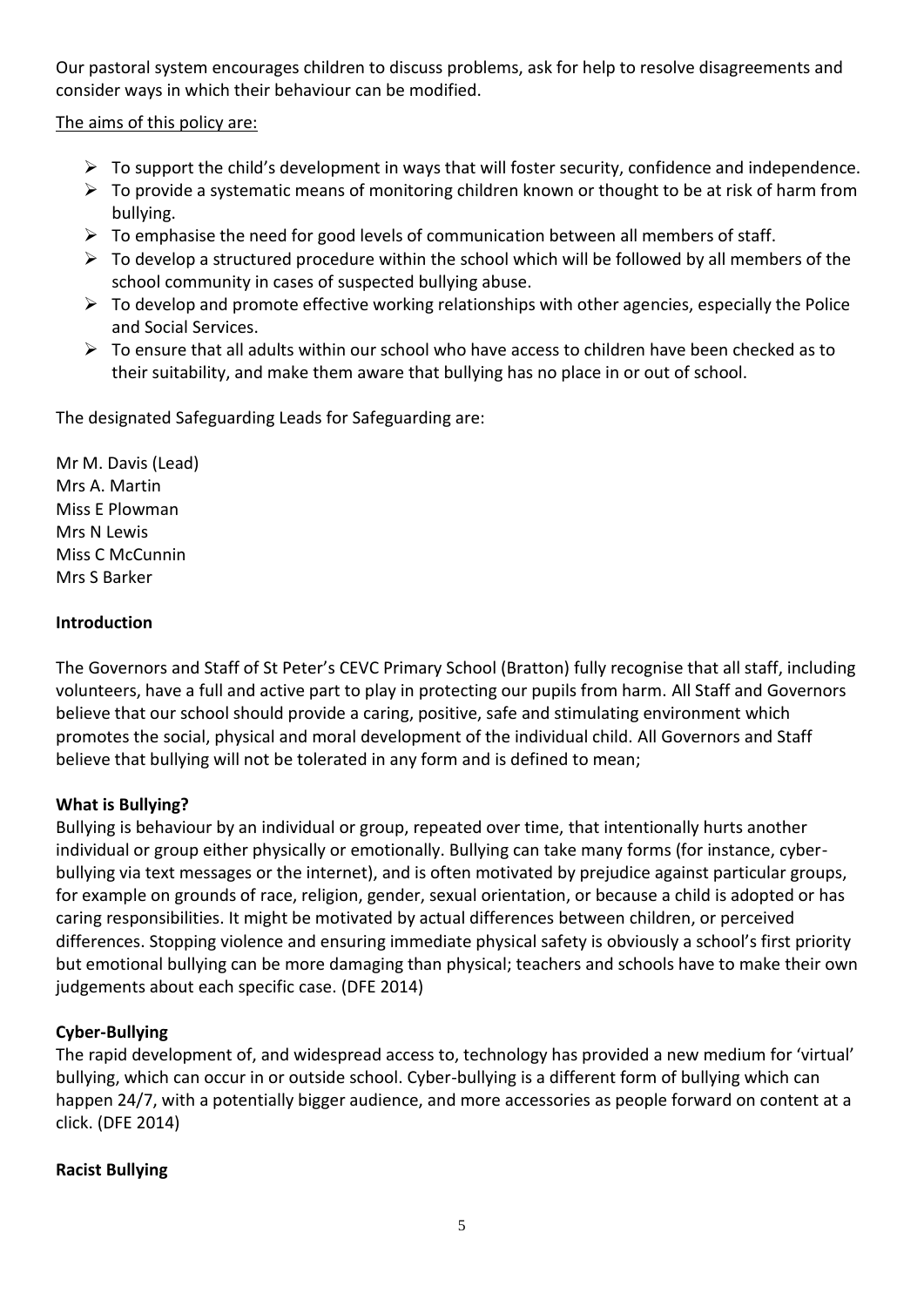This refers to a range of hurtful behaviour, both physical and psychological, that make the person feel unwelcome marginalised and excluded, powerless or worthless because of their colour, ethnicity culture, faith community, national origin or national status.

Britain is a multi-racial and multi-faith country and everyone has the right to have their culture and religion respected by others. Nobody has the right to call pupils names or to treat them badly because of their colour, race or religion. Racist bullying is not just about the colour of people's skin, it can be about their ethnic background or religion too. All incidents of racism are acted upon and recorded**.** All racist incidents are recorded and reported to the Local Authority.

#### **Homophobic Bullying**

This occurs when bullying is motivated by a prejudice against lesbian, gay, bisexual or transgender people.

### **Vulnerable Groups**

We recognise that some groups of pupils may be more vulnerable to bullying, including:

- ➢ Looked After Children
- $\triangleright$  Gypsy, Roma and Traveller children
- ➢ Children with Special Educational Needs or Disabilities (SEND)
- $\triangleright$  Children from ethnic minorities
- ➢ Children entitled to Free School Meals
- $\triangleright$  Children for whom English is an Additional Language
- $\triangleright$  Children who are perceived to be gay, lesbian, bisexual or transgender

Bullying can be carried out by individuals or groups. The characteristics of bullying are that it is:

- $\triangleright$  deliberately hurtful
- $\triangleright$  repeated over time
- $\triangleright$  difficult for those being bullied to defend themselves
- $\triangleright$  usually hidden from adults or authority figures

Bullying can take several forms including:

- $\triangleright$  Teasing
- $\triangleright$  Name calling
- $\triangleright$  Spreading rumours
- $\triangleright$  Exclusion from the group
- $\triangleright$  Threats, including looks
- ➢ Extortion
- ➢ Damage to belongings
- $\triangleright$  Physical assault
- ➢ Racial harassment
- ➢ Sexual harassment
- $\triangleright$  Cyber bullying

#### **The effects of bullying**

Bullying is found in all walks of life. It is an issue that is not diminished by being ignored. Ultimately bullying is learned behaviour and can be unlearned too.

Bullying can be profound and have a long-lasting effect on pupils and their families. Potential outcomes of bullying are known to include:

- ➢ Unhappiness
- $\triangleright$  Loss of confidence and self esteem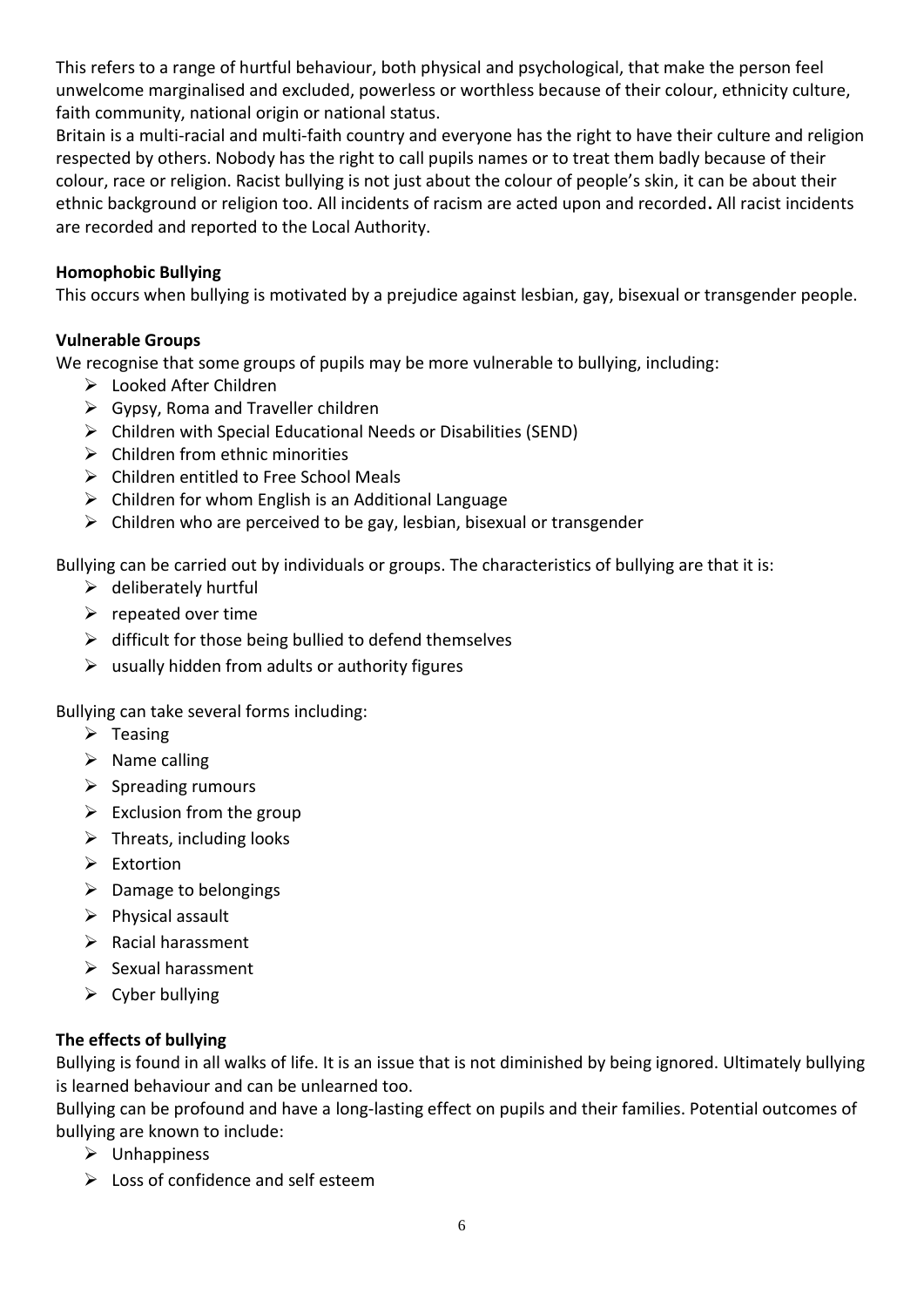- ➢ Poor school attendance and achievement
- $\triangleright$  Feeling let down by adults
- $\triangleright$  Fear and self-blame

# **Possible signs of bullying to look out for include:**

- $\triangleright$  Reluctance to attend school
- $\triangleright$  Asking to be accompanied to school or to change route
- ➢ Mysterious headaches or stomach aches
- $\triangleright$  Becoming withdrawn
- ➢ 'Losing' possessions
- $\triangleright$  Damaged possessions
- $\triangleright$  Hitting out at others or becoming aggressive
- ➢ Nightmares or sleeplessness
- $\triangleright$  Bed-wetting
- $\triangleright$  Unexplained bruises
- $\triangleright$  Refusing to talk about any of these problems
- $\triangleright$  Giving unlikely reasons for any of these problems

Pupils who are bullied tend to have very low self-esteem. They can feel guilty and worthless and, because they sometimes lack self-assertion skills, they are targeted by pupils who themselves bolster their own low levels of self-esteem by physically hurting, mocking and shaming "weaker" peers.

Staff generally need to be aware of the ways in which school practices may enhance or diminish pupils' levels of self-esteem.

Sometimes an incident starts out of school only to be carried over into school time. Equally a problem which develops in school might escalate into trouble out of school. Incidents like this can take a great deal of time to sort out. Our advice to parents is that it is easier to sort out a problem by approaching school first so that we can offer support.

# **We believe that:**

- $\triangleright$  It is possible to counter bullying effectively
- $\triangleright$  Bullies need help and support to change their behaviour
- $\triangleright$  The person being bullied needs a balance between protection and empowerment

# **School procedures**

# **Bullying Prevention**

Preventing and raising awareness of bullying is an essential to keeping incidents in our school to a minimum. Through assemblies as well as PSHE lessons, pupils are given regular opportunities to discuss what bullying is, as well as incidents we would not describe as bullying, such as two friends falling out, or a one-off argument. Pupils are taught to tell an adult in school if they are concerned that someone is being bullied.

# **Responding to Bullying**

All cases of alleged bullying should be reported to the Principal/ Vice Principal / Assistant Principal or senior member of staff. In any case of alleged bullying, either the Class teacher, Principal/ Vice Principal / Assistant Principal or a senior member of staff should first establish the facts, and build an accurate picture of events over time, through speaking to the alleged perpetrator(s), victim(s) and adult witnesses, as well as parents and pupil witnesses if necessary and appropriate.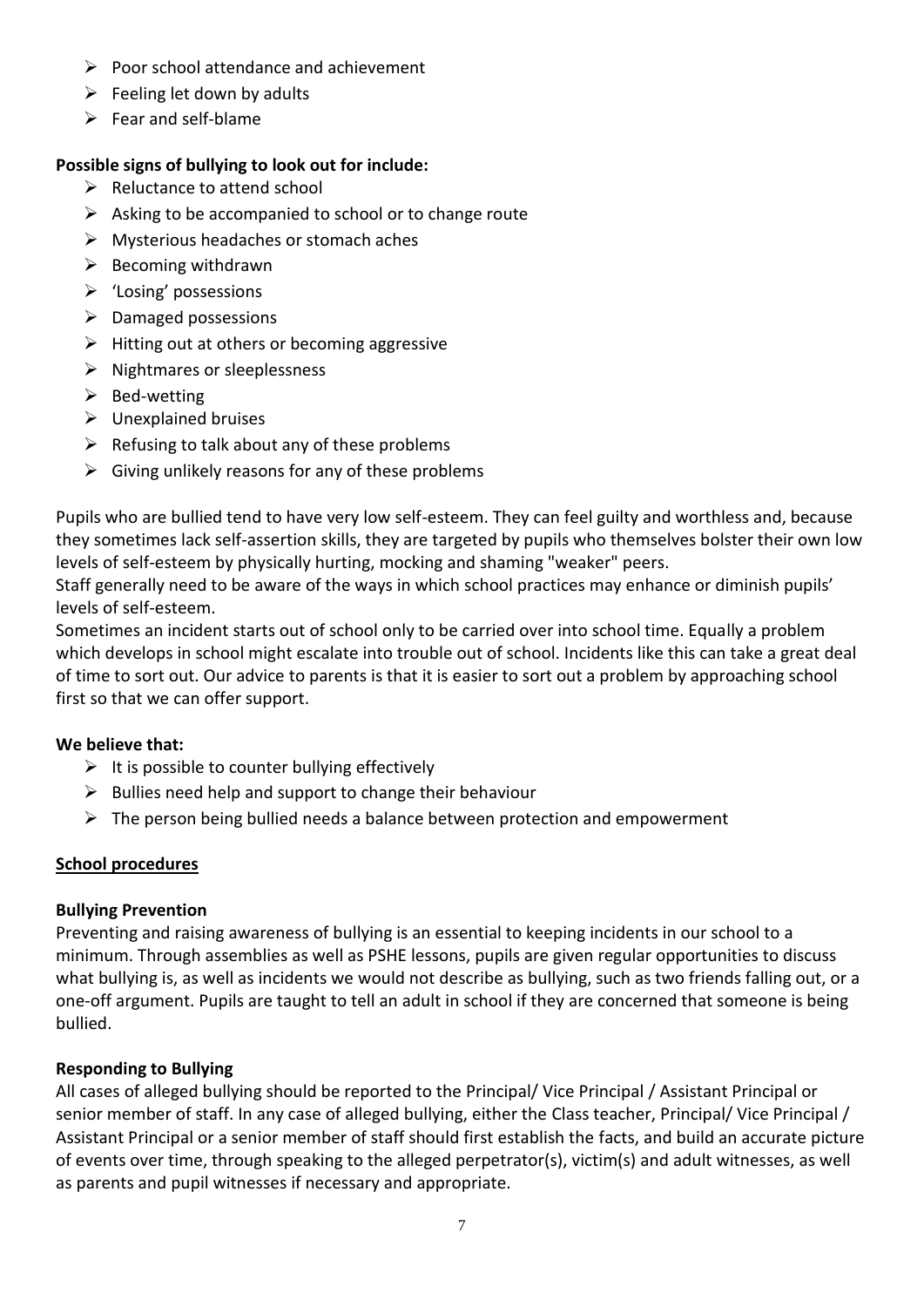If the allegation of bullying is upheld, the a senior member of staff should seek to use a restorative approach with the perpetrator(s) and victim(s) together. The perpetrator(s) should fully understand the consequences of their actions on the victim(s), and apologise without reservation. Both parties should be clear that a repeat of these behaviours will not be acceptable.

All bullying incidents must be recorded. Parents of both parties should be informed. If the situation does not improve, a senior member of staff should meet with the parent(s) of the bullying child(ren) and agree clear expectations and boundaries which would be shared with the pupils involved. Any further incidents should lead to intervention (e.g. through outside agencies), further monitoring, support and punitive sanctions as deemed necessary. Any necessary action should be taken until the bullying has stopped.

#### **Staff response All Staff**:

- ➢ **are available**  make it known that they are ready to listen. Provide immediate support
- ➢ **listen to the pupil**  ask who was involved and how she or he is feeling
- ➢ **record**  the incident on CPOMS (Child Protection Online Management System) and forward this to Senior leaders. The nature of bullying means that it requires ongoing vigilance to recognise. Reviewing CPOMS and noticing patterns is essential. Teaching staff will review CPOMS weekly and notify senior leaders to any bullying behaviour.
- ➢ **respond**  ensuring that responses are non-aggressive and provide models of positive behaviour.
- ➢ **identify vulnerable pupils** with long-term needs requiring a development programme.
- ➢ **follow up**  review progress and evaluate policies and intervention.

#### **Principles for the management of incidents**

- $\triangleright$  A secure environment is provided in which incidents can be reported confidently
- $\triangleright$  The pupil who has been bullied should be made to feel safe and listened to
- $\triangleright$  All pupils should be shown that bullying is taken seriously
- $\triangleright$  Staff should respond calmly and consistently to incidents of bullying
- $\triangleright$  The school protects and supports all parties while the issues are resolved
- $\triangleright$  The person who has done the bullying, and those who may have colluded, are encouraged to behave in a more acceptable way
- $\triangleright$  Interventions are monitored and followed-up appropriately at the individual, group or whole school level.

#### **Working with parents**

It is essential to involve parents where bullying has taken place. The most effective emphasis in meetings with parents is on joint problem solving. The aim of such a meeting is to minimise the likelihood of further bullying regardless of whether one is talking about the child who has bullied or the one who has been bullied.

Advice is offered to parents

- $\triangleright$  encourage your child to talk about what is worrying them, but be patient as she or he may be distressed
- $\triangleright$  stay calm but show that you are supportive
- $\triangleright$  avoid dwelling on sensitive issues
- $\triangleright$  reassure your child that you are sympathetic and will do something about it
- $\triangleright$  try to help him or her to see the difficulty as a problem that can be solved
- $\triangleright$  ask your child if they can see ways of changing things
- $\triangleright$  talk to staff at school about bullying and work with them to improve the situation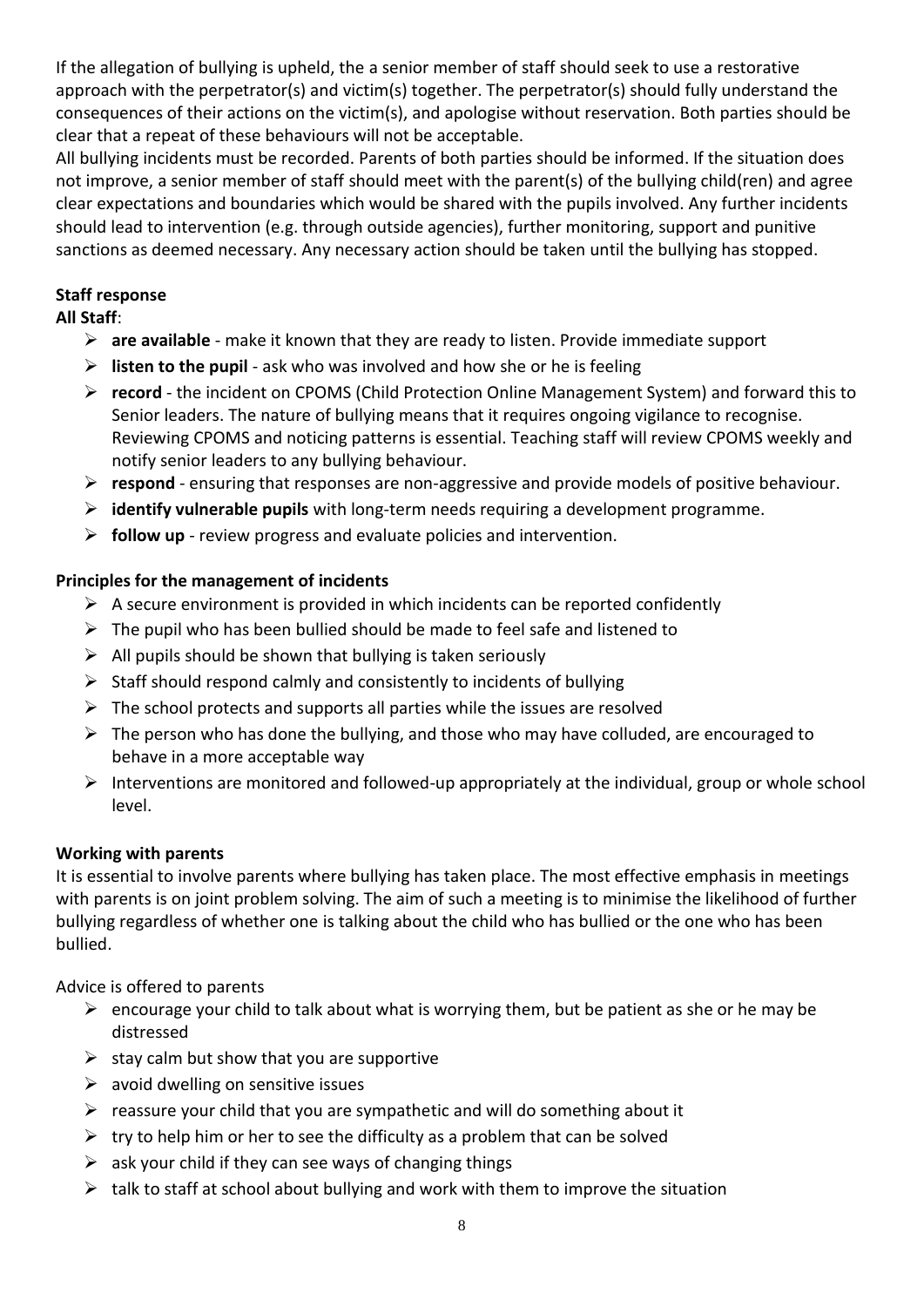- $\triangleright$  help him or her to develop coping strategies
- $\triangleright$  help everyone to keep a sense of proportion in the situation

#### **School Procedures**

- $\triangleright$  All incidents of suspected bullying are reported to senior leaders.
- ➢ Incidents are recorded on CPOMS.
- ➢ Where judged necessary, parents of all the pupils involved should be informed and will be asked to come in to a meeting to discuss any issues.
- $\triangleright$  Support will be given to help the pupil displaying bullying behaviour to change their behaviour.

# **Working with children**

Work with an individual or a group of pupils is carried out:

 $\triangleright$  to reduce the likelihood of instances of bullying occurring

Preventing and raising awareness of bullying is an essential to keeping incidents in our school to a minimum. Through assemblies as well as PSHE lessons, pupils are given regular opportunities to discuss what bullying is, as well as incidents we would not describe as bullying, such as two friends falling out, or a one-off argument. Pupils are taught to tell an adult in school if they are concerned that someone is being bullied.

 $\triangleright$  to respond to the needs of pupils who have been bullied and of those pupils responsible for the bullying

This work may happen within class or by senior leaders. The nature and level of support will depend on the individual circumstances and the level of need. These can include a quiet word from a teacher that knows the pupil well, asking the senior leadership team to provide support, providing formal counselling, engaging with parents, referring to local authority children's services, completing a Common Assessment Framework or referring to Child and Adolescent Mental Health Services (CAMHS). Work with pupils following any discovery or report of bullying must avoid aggravating the bullied pupil's physical or emotional distress. Staff need to take particular care that in following up a complaint of bullying they do not expose the bullied pupil to the risk of even more bullying. They should take all reasonable measures to ensure that the pupil is supported and protected. Where a pupil has suffering prolonged or intense anxiety or distress, referral to outside agencies should be considered.

# We will:

- $\triangleright$  provide an opportunity for discussions with the pupil who has been bullied
- $\triangleright$  avoid embarrassing and shaming the bullied pupil by focusing on a particular incident when the child is present
- $\triangleright$  use "supportive" pupils to ensure that the bullied child is befriended and supported
- $\triangleright$  consider the appropriateness of specialist help, having consulted and secured the agreement of parents. Outside agencies which may provide this expertise include a Family support worker (referral can be made through the Common Assessment framework where a child can be supported through "Team Around the Child" meetings).
- $\triangleright$  Review supported children on a regular basis